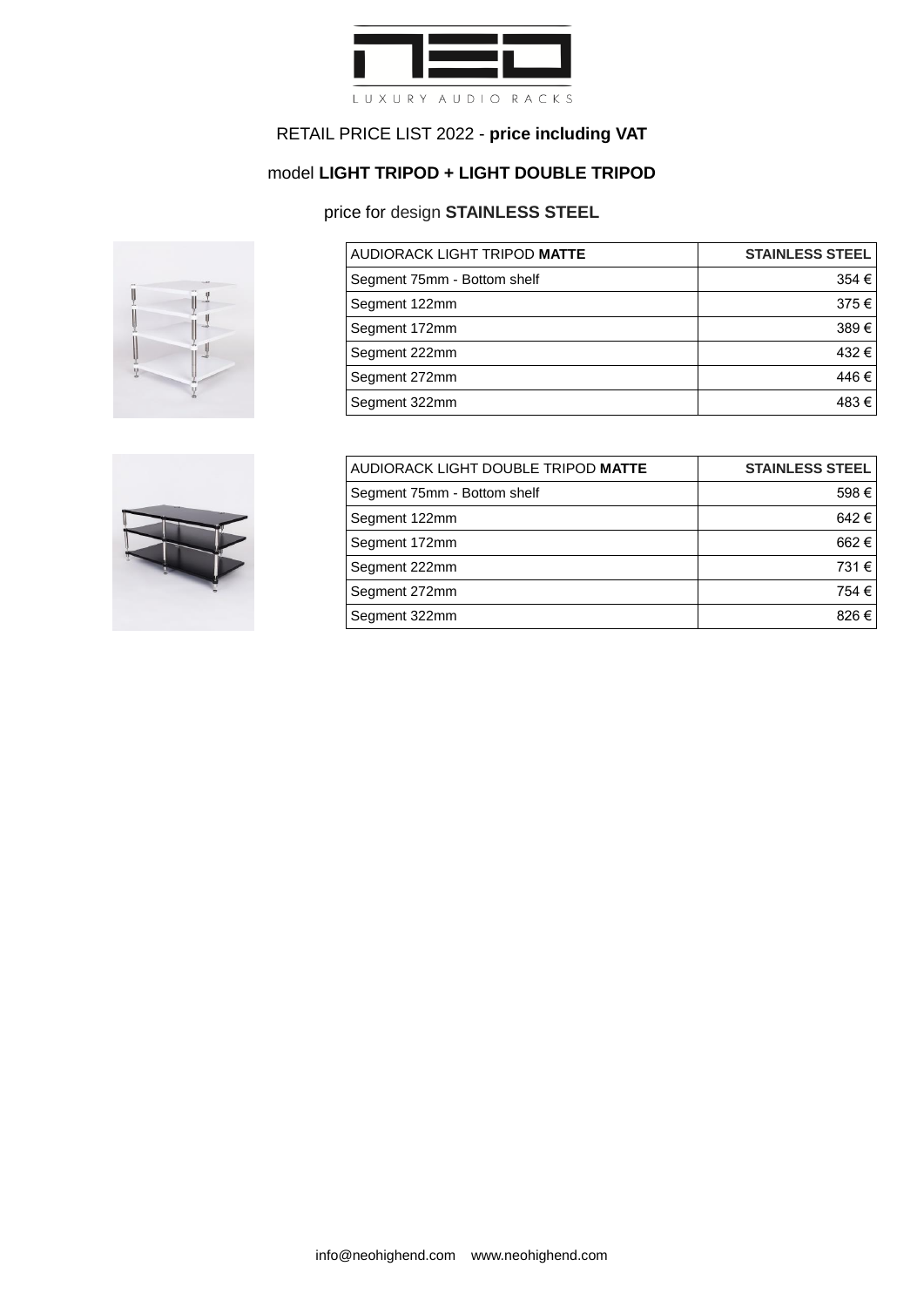

#### model **TRIPOD + DOUBLE TRIPOD + TRIPOD POWER AMP STANDS**

### price for design **STAINLESS STEEL** and design **BLACK DIAMOND**











| <b>AUDIO RACK TRIPOD GLOSSY</b> | <b>STAINLESS STEEL</b> | <b>BLACK DIAMOND</b> |
|---------------------------------|------------------------|----------------------|
| Segment 98mm - Bottom shelf     | 915€                   | 1007€                |
| Segment 122mm                   | 932€                   | 1025€                |
| Segment 172mm                   | 961€                   | 1057€                |
| Segment 222mm                   | 1037€                  | 1141€                |
| Segment 272mm                   | 1072€                  | 1179€                |
| Segment 322mm                   | 1150 €                 | 1265€                |

| <b>AUDIORACK TRIPOD MATTE</b> | <b>STAINLESS STEEL</b> | <b>BLACK DIAMOND</b> |
|-------------------------------|------------------------|----------------------|
| Segment 98mm - Bottom shelf   | 534 €                  | 614€                 |
| Segment 122mm                 | 547€                   | 629€                 |
| Segment 172mm                 | 573€                   | 659€                 |
| Segment 222mm                 | 637€                   | 733€                 |
| Segment 272mm                 | 667€                   | 767€                 |
| Segment 322mm                 | 734 €                  | 844 €                |

| AUDIORACK DOUBLE TRIPOD<br><b>GLOSSY</b> | <b>STAINLESS STEEL</b> | <b>BLACK DIAMOND</b> |
|------------------------------------------|------------------------|----------------------|
| Segment 98mm - Bottom shelf              | 1619€                  | 1781€                |
| Segment 122mm                            | 1642€                  | 1806€                |
| Segment 172mm                            | 1697€                  | 1867€                |
| Segment 222mm                            | 1826€                  | 2009€                |
| Segment 272mm                            | 1881€                  | 2069€                |
| Segment 322mm                            | 2006€                  | 2207€                |

| AUDIORACK DOUBLE TRIPOD<br><b>MATTE</b> | <b>STAINLESS STEEL</b> | <b>BLACK DIAMOND</b> |
|-----------------------------------------|------------------------|----------------------|
| Segment 98mm - Bottom shelf             | 927€                   | 1066 €               |
| Segment 122mm                           | 948€                   | 1090 €               |
| Segment 172mm                           | 994 €                  | 1143 €               |
| Segment 222mm                           | 1104 €                 | 1270 €               |
| Segment 272mm                           | 1150€                  | 1323 €               |
| Segment 322mm                           | 1258€                  | 1447 €               |

| <b>POWER AMP STAND TRIPOD</b> | <b>STAINLESS STEEL</b> | <b>BLACK DIAMOND</b> |
|-------------------------------|------------------------|----------------------|
| Power amp stand GLOSSY        | 915€                   | 1007 €               |
| Power amp stand XL GLOSSY     | 915€                   | 1007 €               |
| Power amp stand MATTE         | 534 $\epsilon$         | 614€                 |
| Power amp stand XL MATTE      | 534 €                  | 614€                 |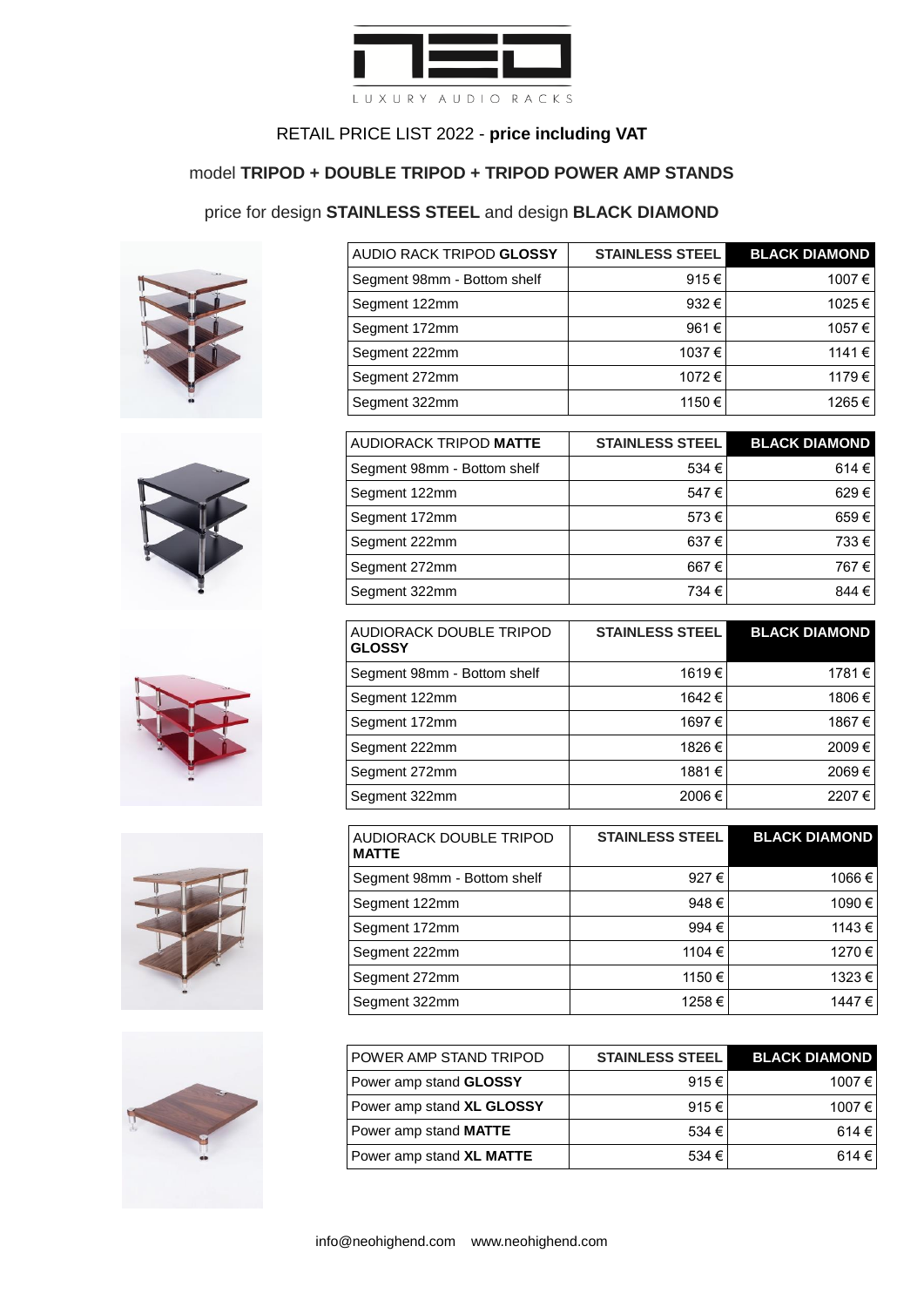

# model **QUATTRON + DOUBLE QUATTRON + QUATTRON POWER AMP STANDS**

### price for design **STAINLESS STEEL** and design **BLACK DIAMOND**











| AUDIORACK QUATTRON GLOSSY   | <b>STAINLESS STEEL</b> | <b>BLACK DIAMOND</b> |
|-----------------------------|------------------------|----------------------|
| Segment 98mm - Bottom shelf | 1033 €                 | 1136€                |
| Segment 122mm               | 1047 €                 | 1152 €               |
| Segment 172mm               | 1093€                  | 1202 €               |
| Segment 222mm               | 1191 €                 | 1310€                |
| Segment 272mm               | 1233 €                 | 1356€                |
| Segment 322mm               | 1332 €                 | 1465 €               |

| AUDIORACK QUATTRON MATTE    | <b>STAINLESS STEEL</b> | <b>BLACK DIAMOND</b> |
|-----------------------------|------------------------|----------------------|
| Segment 98mm - Bottom shelf | 619€                   | 712€                 |
| Segment 122mm               | 630€                   | 725€                 |
| Segment 172mm               | 669€                   | 769€                 |
| Segment 222mm               | 754 €                  | 867€                 |
| Segment 272mm               | 789€                   | 907€                 |
| Segment 322mm               | 872€                   | 1003 €               |

| AUDIORACK DOUBLE QUATTRON<br><b>GLOSSY</b> | <b>STAINLESS STEEL</b> | <b>BLACK DIAMOND</b> |
|--------------------------------------------|------------------------|----------------------|
| Segment 98mm - Bottom shelf                | 1785€                  | 1964 €               |
| Segment 122mm                              | 1815€                  | 1997 €               |
| Segment 172mm                              | 1881 €                 | 2069€                |
| Segment 222mm                              | 2031€                  | 2234 €               |
| Segment 272mm                              | 2091€                  | 2300€                |
| Segment 322mm                              | 2243€                  | 2467€                |

| AUDIORACK DOUBLE QUATTRON<br><b>MATTE</b> | <b>STAINLESS STEEL</b> | <b>BLACK DIAMOND</b> |
|-------------------------------------------|------------------------|----------------------|
| Segment 98mm - Bottom shelf               | 1021 €                 | 1174 €               |
| Segment 122mm                             | 1047 €                 | 1204 €               |
| Segment 172mm                             | 1104 €                 | 1270 €               |
| Segment 222mm                             | 1231 €                 | 1416 €               |
| Segment 272mm                             | 1281 €                 | 1473 €               |
| Segment 322mm                             | 1410€                  | 1622 €               |

| POWER AMP STAND QUATTRON     | <b>STAINLESS STEEL</b> | <b>BLACK DIAMOND</b> |
|------------------------------|------------------------|----------------------|
| Power amp stand GLOSSY       | 1033 €                 | 1136 €               |
| Power amp stand XL GLOSSY    | 1033 €                 | 1136 €               |
| Power amp stand <b>MATTE</b> | 619 $\epsilon$         | 712€                 |
| Power amp stand XL MATTE     | 619 $\epsilon$         | 712€                 |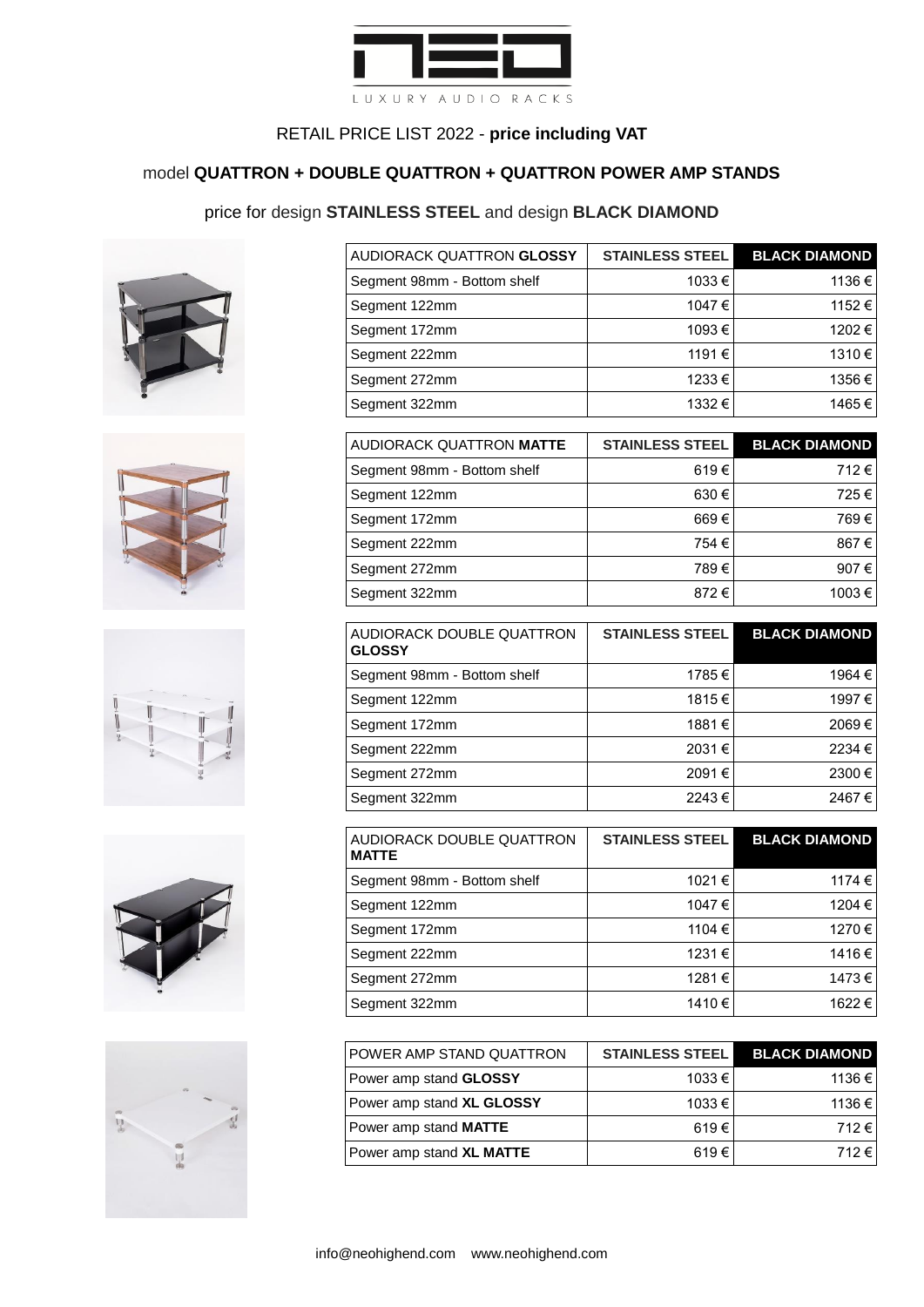

### model **QUATTRON REFERENCE RACKS + SHELVES FOR TURNTABLE**

### price for design **STAINLESS STEEL**





| AUDIORACK QUATTRON REFERENCE GLOSSY | <b>STAINLESS STEEL</b> |
|-------------------------------------|------------------------|
| Segment 120mm - Bottom shelf        | 1833 €                 |
| Segment 130mm                       | 1792 €                 |
| Segment 180mm                       | 1863€                  |
| Segment 230mm                       | 2008€                  |
| Segment 280mm                       | 2075€                  |
| Segment 330mm                       | 2224 €                 |
| Segment 380mm                       | 2289€                  |

| AUDIORACK QUATTRON REFERENCE MATTE | <b>STAINLESS STEEL</b> |
|------------------------------------|------------------------|
| Segment 120mm - Bottom shelf       | 1451€                  |
| Segment 130mm                      | 1412€                  |
| Segment 180mm                      | 1479€                  |
| Segment 230mm                      | 1615€                  |
| Segment 280mm                      | 1677 €                 |
| Segment 330mm                      | 1819€                  |
| Segment 380mm                      | 1881 €                 |

| SHELF FOR TURNTABLE 600 QUATTRON REFERENCE | <b>STAINLESS STEEL</b> |
|--------------------------------------------|------------------------|
| Shelf for turntable 600/210mm GLOSSY       | 2259€                  |
| Shelf for turntable 600/210mm MATTE        | 1842 €                 |
| Shelf for turntable 600/160mm GLOSSY       | 2185€                  |
| Shelf for turntable 600/160mm MATTE        | 1771€                  |
|                                            |                        |
| SHELF FOR TURNTABLE 720 QUATTRON REFERENCE | <b>STAINLESS STEEL</b> |
| Shelf for turntable 720/210mm GLOSSY       | 2380€                  |
| Shelf for turntable 720/210mm MATTE        | 1904 €                 |
| Shelf for turntable 720/160mm GLOSSY       | 2307€                  |
| Shelf for turntable 720/160mm MATTE        | 1833€                  |

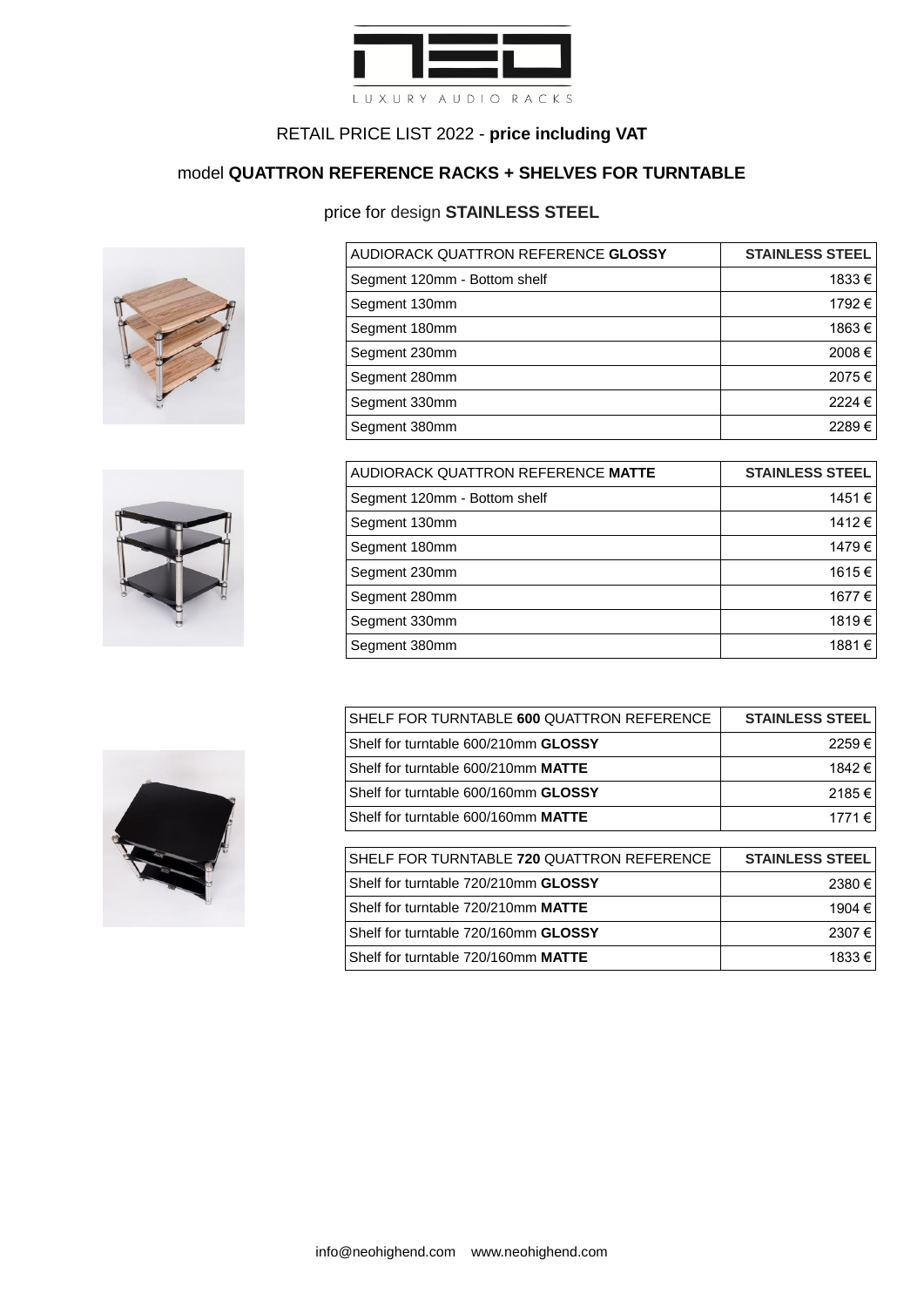

### model **QUATTRON REFERENCE RACKS + SHELVES FOR TURNTABLE**

### price for design **BLACK DIAMOND, BLACK DIAMOND + GOLD, BLACK DIAMOND + BRONZE**





| AUDIORACK QUATTRON REFERENCE GLOSSY | BD, BD+G, BD+B |
|-------------------------------------|----------------|
| Segment 120mm - Bottom shelf        | 2016€          |
| Segment 130mm                       | 1971 €         |
| Segment 180mm                       | 2049€          |
| Segment 230mm                       | 2209€          |
| Segment 280mm                       | 2282€          |
| Segment 330mm                       | 2446€          |
| Segment 380mm                       | 2518€          |

| AUDIORACK QUATTRON REFERENCE MATTE | BD, BD+G, BD+B |
|------------------------------------|----------------|
| Segment 120mm - Bottom shelf       | 1669€          |
| Segment 130mm                      | 1624 €         |
| Segment 180mm                      | 1700 €         |
| Segment 230mm                      | 1857 €         |
| Segment 280mm                      | 1929€          |
| Segment 330mm                      | 2092€          |
| Segment 380mm                      | 2163€          |

| SHELF FOR TURNTABLE 600 QUATTRON REFERENCE  | BD, BD+G, BD+B |
|---------------------------------------------|----------------|
| Shelf for turntable 600/210mm <b>GLOSSY</b> | 2485€          |
| Shelf for turntable 600/210mm MATTE         | 2118€          |
| Shelf for turntable 600/160mm GLOSSY        | 2404€          |
| Shelf for turntable 600/160mm MATTE         | 2037€          |
|                                             |                |
| SHELF FOR TURNTABLE 720 QUATTRON REFERENCE  | BD, BD+G, BD+B |
| Shelf for turntable 720/210mm GLOSSY        | 2618€          |
| Shelf for turntable 720/210mm MATTE         | 2190€          |

Shelf for turntable 720/160mm **GLOSSY** 2538 € Shelf for turntable 720/160mm **MATTE** 2108 €